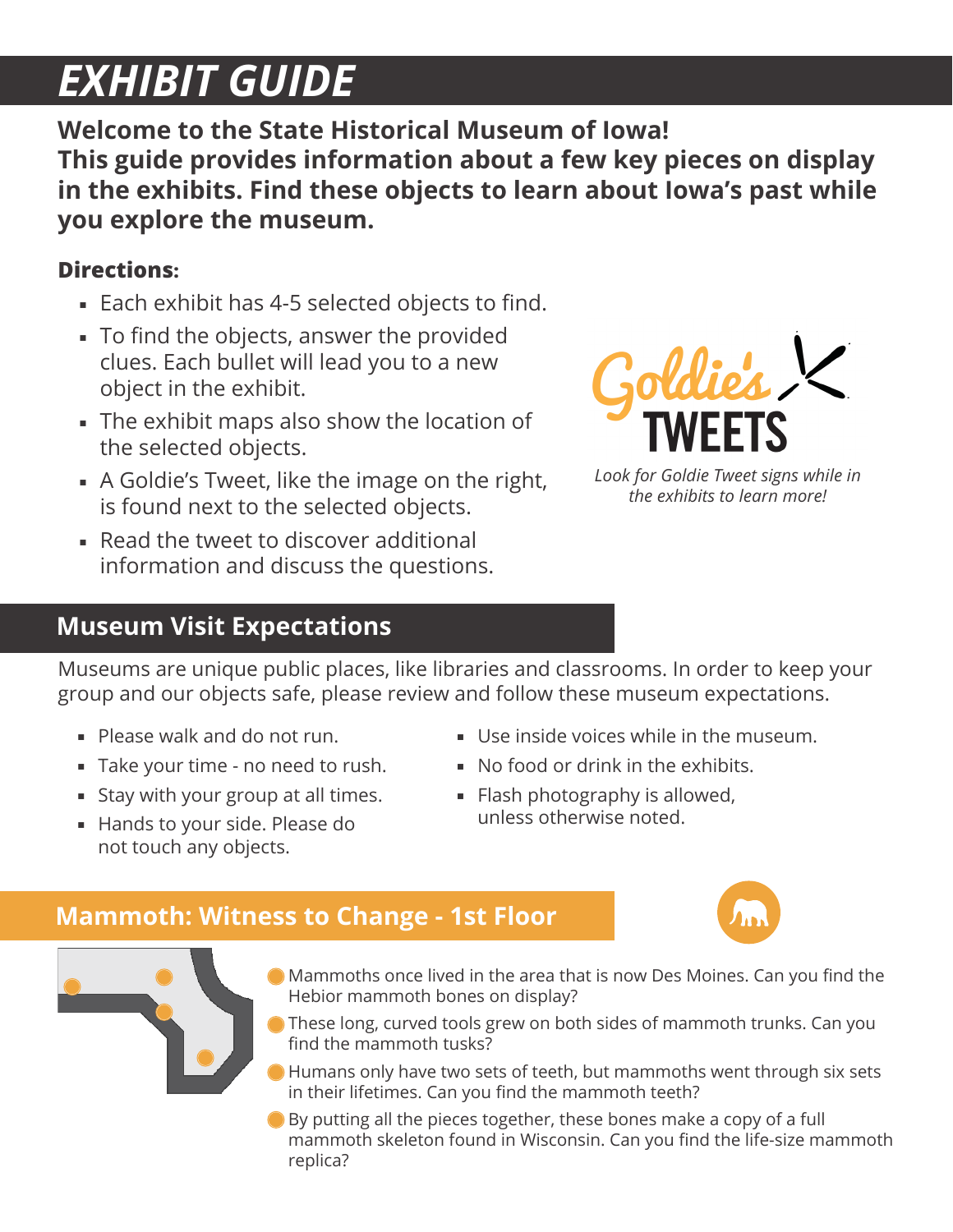#### **Delicate Balance - 1st Floor**





- These ancient marine animals are close relatives to the starfish and are now fossils. Can you find the crinoids?
- These large stone wheels were useful to grind grain at mills around Iowa. Can you find the millstones?
- Many different animals have called Iowa home over the years, including black bears. Can you find the black bear?
- This Iowa cartoonist not only drew political cartoons about politicians, but also covered the environment and eventually duck stamps. Can you find the Ding Darling cartoons?
- This animal used to roam across Iowa and are the heaviest land animals in North America weighing in at almost a ton. Can you find the bison?

#### **Iowa History 101 - 1st Floor**





- This man helped found Iowa's first African-American military regiment and succeeded in removing the word "white" from the state constitution's requirements for voting. Can you find Alexander Clark?
- Iowa has welcomed many different people from all over the world since becoming a state in 1846. Can you find the 1920 population graph on the exhibit wall?
- This piece of technology not only plays music, but can also tell you the news, weather, and even entertain you with radio shows. Can you find the 1939 radio?
- This vehicle was owned and driven by former Iowa Governor George W. Clarke and his wife, Arletta for over 20 years. Can you find the electric car?
- A suit like this one is extremely helpful while working on the International Space Station. Can you find Peggy Whitson's blue flight suit?

#### **Iowa and the Civil War - 1st Floor**

Ħ



- Iowa outlawed slavery when it became a state in 1846, and this famous court case provided freedom for an enslaved man from Missouri. Can you find the "In the Case of Ralph" document?
- This small cannon was used on an Iowa farm by abolitionist John Brown to prepare his followers for his raid on Harper's Ferry, Virginia. Can you find the small cannon connected to John Brown?
- This piece of wood was once part of a larger wall of a Confederate prison camp. Can you find this section of wooden prison wall?
- O lowa rallied 76,242 troops to fight for the Union which was around 10% of the state population. After leaving home, these men had to be housed near the battlefields. Can you find the campsite?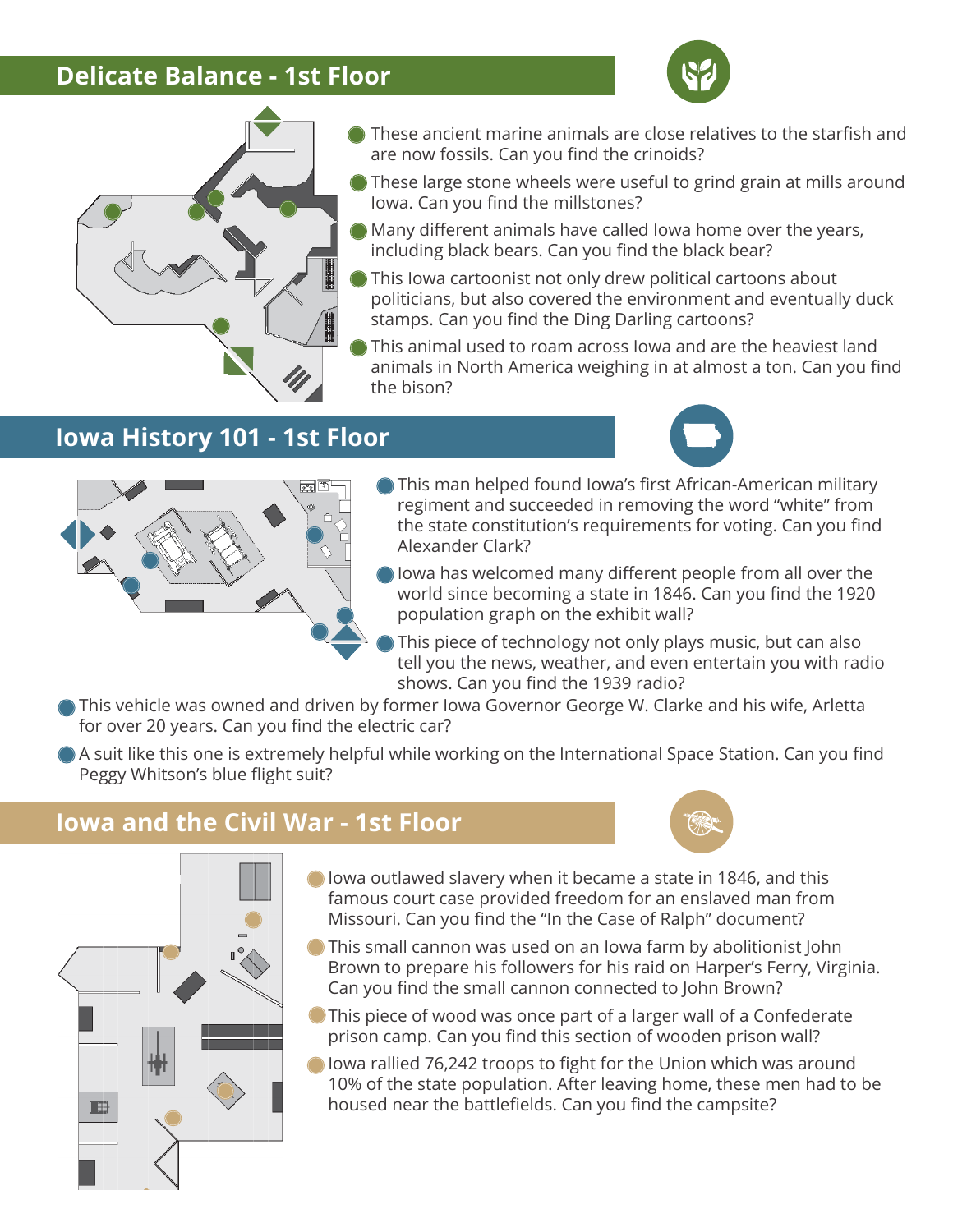#### **Iowa's People & Places - 1st Floor**





- This artifact has been called "one of the earliest Native American narratives on paper" and helps tell the story of the Meskwaki and arrival of early European settlers. Can you find the Wacochachi print?
- This black leather bag held medical supplies for Dr. Edward Carter, who worked for a time in Buxton, Iowa. Can you find the medicine bag?
- Iowa's first female supreme court justice wore this black robe while sitting on Iowa's highest court. Can you find Justice Linda Neuman's robe?
- This colorful textile tells the story of a Hmong immigrant's journey to the United States. Can you find the Hmong Story Cloth?

#### **You Gotta Know the Territory - 2nd Floor**





- This wooden bowl and utensil were often used in special events within the Meskwaki culture. Can you find the feast bowl and spoon?
- These objects were used to keep warm and were created following the introduction of trade between Native Americans and Europeans. Can you find the Ribbon Blankets?
	- This large wooden mode of transportation would be powered by a team of horses or oxen, transport many things, and made for a very bumpy ride for people arriving in Iowa. Can you find the Conestoga wagon?
- I lowa's first towns required many different people with a variety of skills to provide goods and services. Can you find the Urban Frontier section of the exhibit?
- This piece of furniture was used by the first Territorial Governor of Iowa and provided lots of storage for papers and writing materials. Can you find Robert Lucas' desk?

### **Riding Through History - 2nd Floor**





- This object will not only help you see at night, but allow others to see you on the road. Can you find the bicycle lamp?
- This company may be famous for building green tractors, but it created bicycles as well. Can you find the John Deere bicycle?
- Each year, cities and towns across Iowa are announced as official stops during RAGBRAI® which communities celebrate in different ways. Can you find the Redfield plaque and the keys to the city of Osage?
- RAGBRAI® may be a lot of sweaty hard work, but participants still want to have fun while riding the route. Can you find the banjo?
- RAGBRAI® travels through many towns across Iowa each year, including this town located in Benton County. Can you find the Iowa map sign from Vinton, Iowa?